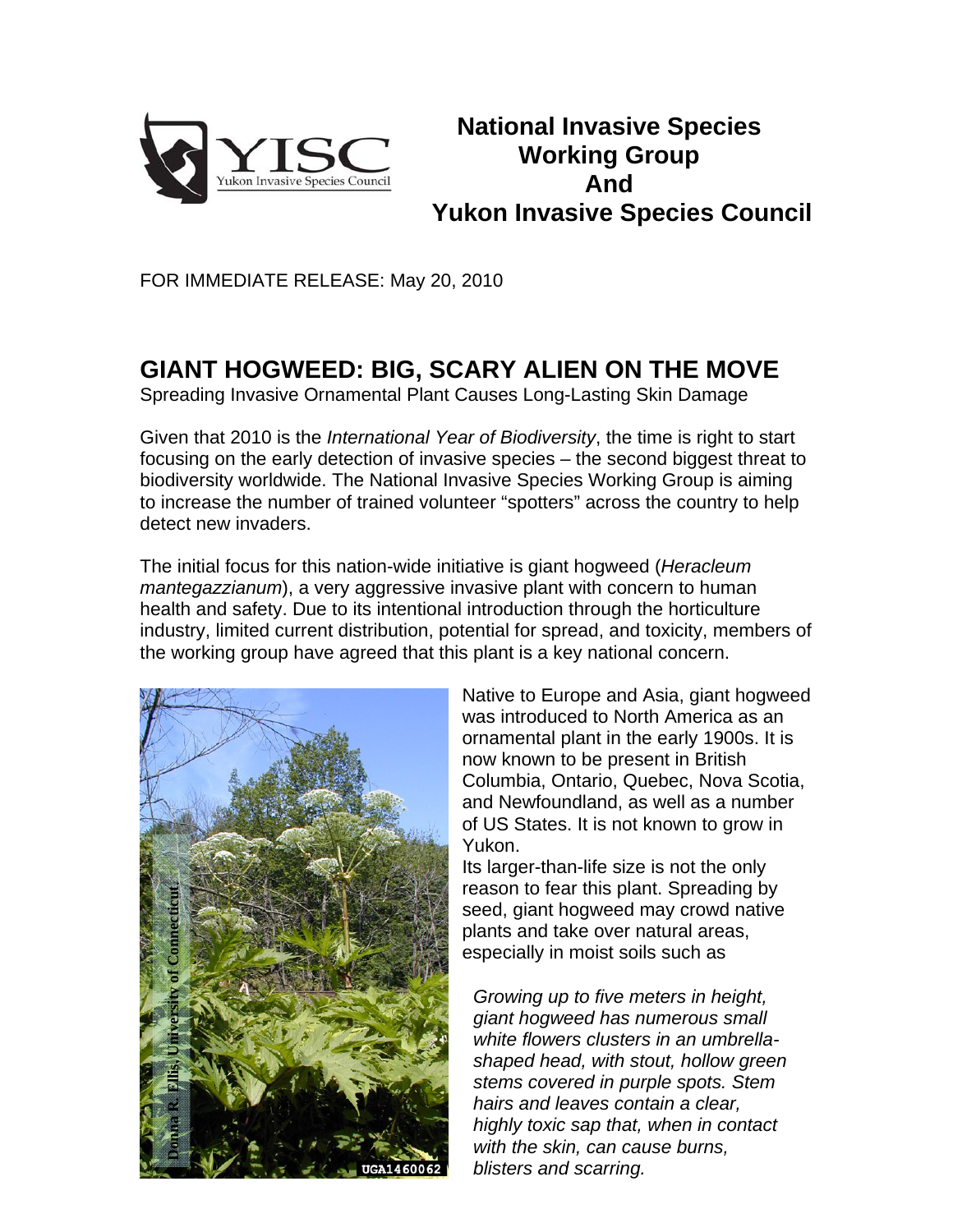riverbanks. A rare type of invasive plant that threatens human health, giant hogweed produces a sap that causes sensitivity to UV radiation leading to skin blistering and severe burns. As a result, legal workplace regulations in BC and Ontario have unique implications for working in infested areas. There are numerous cases of people being hospitalized due to injuries caused by this ""exotic" looking plant!

Borrowing a page from the Australian "Weed Spotters" Program, the working group is promoting the message "the more eyes we've got, the more invasive species we can spot, and potentially stop!" Provinces that currently have spotters networks in place include BC and Newfoundland, with other provinces and the territories at various stages of program development.

Individuals can report an invasive species in all provinces and territories. Giant hogweed may be confused with other plants including cow parsnip (*Heracleum maximum*), angelica (*Angelica* spp.), and poison hemlock (*Conium maculatum*). Learn how to properly identify giant hogweed by contacting your local invasive species council info@yukoninvasives.com.

The National Invasive Species Working Group is comprised of provincial and territorial council groups from across the country who are working together to raise awareness about invasive alien species and their impacts. Current national initiatives include the development of "spotters" networks and horticulture outreach projects.

**For more information** about giant hogweed, or any invasive species, contact the Yukon Invasive Species Council: info@yukoninvasives.com or visit www.yukonionvasives.com

**To report any sightings contact:** 

**info@yukoninvasives.com or**  Department of Environment Wildlife Viewing Biologist Phone: 867-667-8291 Email: wildlife.viewing@gov.yk.ca

## **How to identify Giant Hogweed**

**The leaves of giant hogweed a**re lobed, deeply incised and up to 5 ft. across. Compare to mature leaves of cow parsnip which measure up to 2 to 2  $\frac{1}{2}$  in diameter and are not as dissected as giant hogweed leaves.